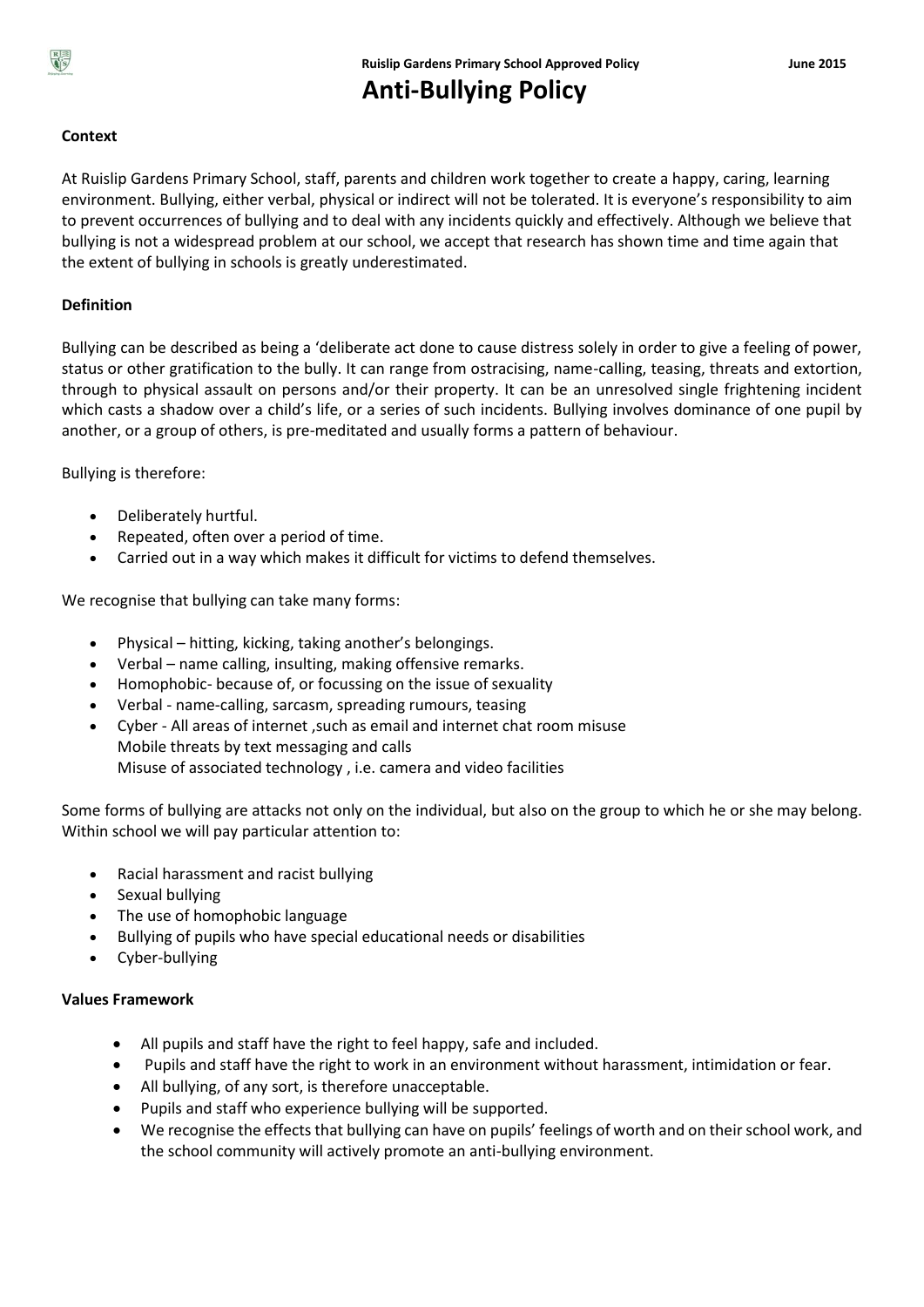## **Aims**

- To provide a learning environment free from any threat or fear.
- To reduce and to eradicate wherever possible, instances in which pupils are made to feel frightened, excluded or unhappy.
- To establish a means of dealing with bullying, and of providing support to pupils who have been bullied.
- To ensure that all pupils and staff are aware of the policy and that they fulfil their obligations to it.
- To meet any legal obligations which rest with the school.

# **Teaching and Learning**

The school follows the SEALS 'Say No to Bullying' programme as part of PSHE lessons, and issues relating to bullying are dealt with throughout the year in every year group. Staff will be alert to matters being raised by pupils, and must investigate further where they feel that there are unresolved bullying issues. Pupils must be given the opportunity to disclose their concerns in a sensitive way, either by being generally invited by the teacher to approach them individually, or by a disclosures box, for written messages.

In many cases the situation may be a one-off case of annoyance, rather than bullying, but the child must be listened to, and appropriate action must be taken, to reassure the child that their anxieties are understood.

# **Supporting Behaviour Management**

We believe in early intervention where there is poor behaviour, or unexplained absence, in order to help our children adapt to the rules and routines of school life.

The majority of our children follow the school rules. Rewarding them for their good behaviour and attendance is important in maintaining their motivation and sense of self-worth. This can be achieved through regular praise, motivational stickers, certificates and in the weekly achievements assemblies.

We work as a team, in close liaison with outside agencies in dealing with children with behaviour problems. We encourage our children to be responsible for their actions and to play a part in setting themselves targets for improving their behaviour.

# **All staff should:**

- Follow the hierarchy of rewards and sanctions.
- Make children aware of appropriate behaviour in all situations.
- Be aware of all children's behaviour in class and around school, dealing with every incident appropriately, giving mutual support to colleagues.
- Work in partnership with parents in dealing with any behavioural issue.
- Inform parents of the victim and perpetrator, as soon as possible, that an incident has occurred and that it has been dealt with/will be dealt with.
- Act as a role model for desired behaviour, treating all adults and children with respect.
- Focus on good behaviour and positive reinforcement to raise self-esteem, giving praise for good behaviour and achievements and trying to 'catch the children being good'.
- Be punctual in collecting classes.
- Escort his/her class around school, ensuring all children are monitored stop the children at regular intervals, walking towards the middle of the line of children.
- Ensure children are never left unattended.

Create a calm working atmosphere in the classroom, with access to resources and with well-established routines for clearing up

# $R =$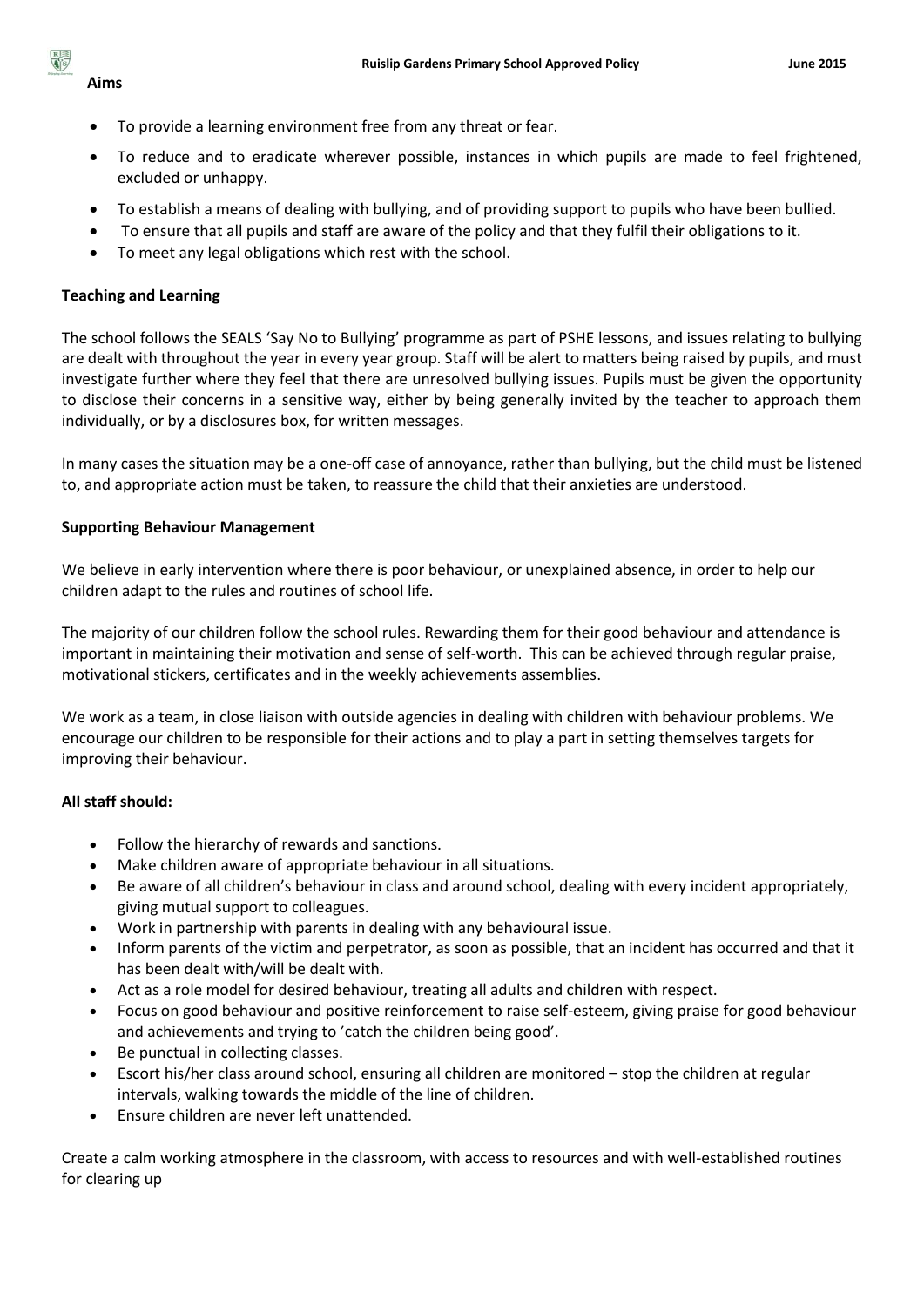

#### **Home/School links**

If we are to be successful in supporting a child to improve his/her behaviour, we have to work in partnership with parents. This is only effective if both parties communicate on a regular basis, keeping each other informed of any issues. It is expected that any member of staff who has concerns about a child will communicate more regularly with the parent/carer than via the twice yearly scheduled consultation evenings, and will ensure that parents are aware of this, and related policies.

#### **Commitment to equal opportunities**

We are committed to equality of opportunity for all our children, irrespective of race, gender, culture, socioeconomic background, academic ability, religion or disability. The effectiveness of our policy is monitored and any issues dealt with immediately

#### **Procedure to be followed**

If bullying is suspected, either because of a disclosure, or because of a reported incident, follow this procedure. (Also refer to the Behaviour Policy)

All stages need to be carried out as soon as possible, preferably on the day of the incident

- 1. Talk to the child who is being bullied, in a quiet, one-to-one setting, out of earshot of other children and establish what has been happening. **(***It might be useful to make a written note of the conversation, for later reference.*) Listen carefully at this stage to establish whether the problem is of bullying, or of a more minor nature, eg a one-off reaction as a result of a squabble. If you feel that it is the latter, suggest strategies which the child can adopt to resolve the situation. It may still be advisable to speak to the other child, but in more of a 'no blame' way, to reach a peaceful solution. Monitor the activities of both children carefully over the following few days to ensure that peace has been restored.
- 2. If you feel that there is a bullying issue, reassure the child that they have done the right thing by talking to you, and assure them that you will do your utmost to resolve the problem.
- 3. Inform the child that, in order for the bullying to stop, you, or a different adult, will need to confront the bully, and that their version of events will inevitably differ from those of the victim. Discuss with the victim what they think the alleged bully may say, and consider with the child ways in which they may have set themselves up as victims – it may be possible at this stage to begin to equip the victim with some strategies to help themselves.
- 4. The next stage is to talk privately with the alleged bully. Present the accusations to them, and listen carefully to their side of the story. At this stage, avoid any language which is confrontational or judgemental – the alleged bully may be perfectly innocent. Discuss why the 'victim' might have voiced concerns. Elicit the full details and keep written records if you feel it is necessary *(if it is a complicated tale, or not a first offence)*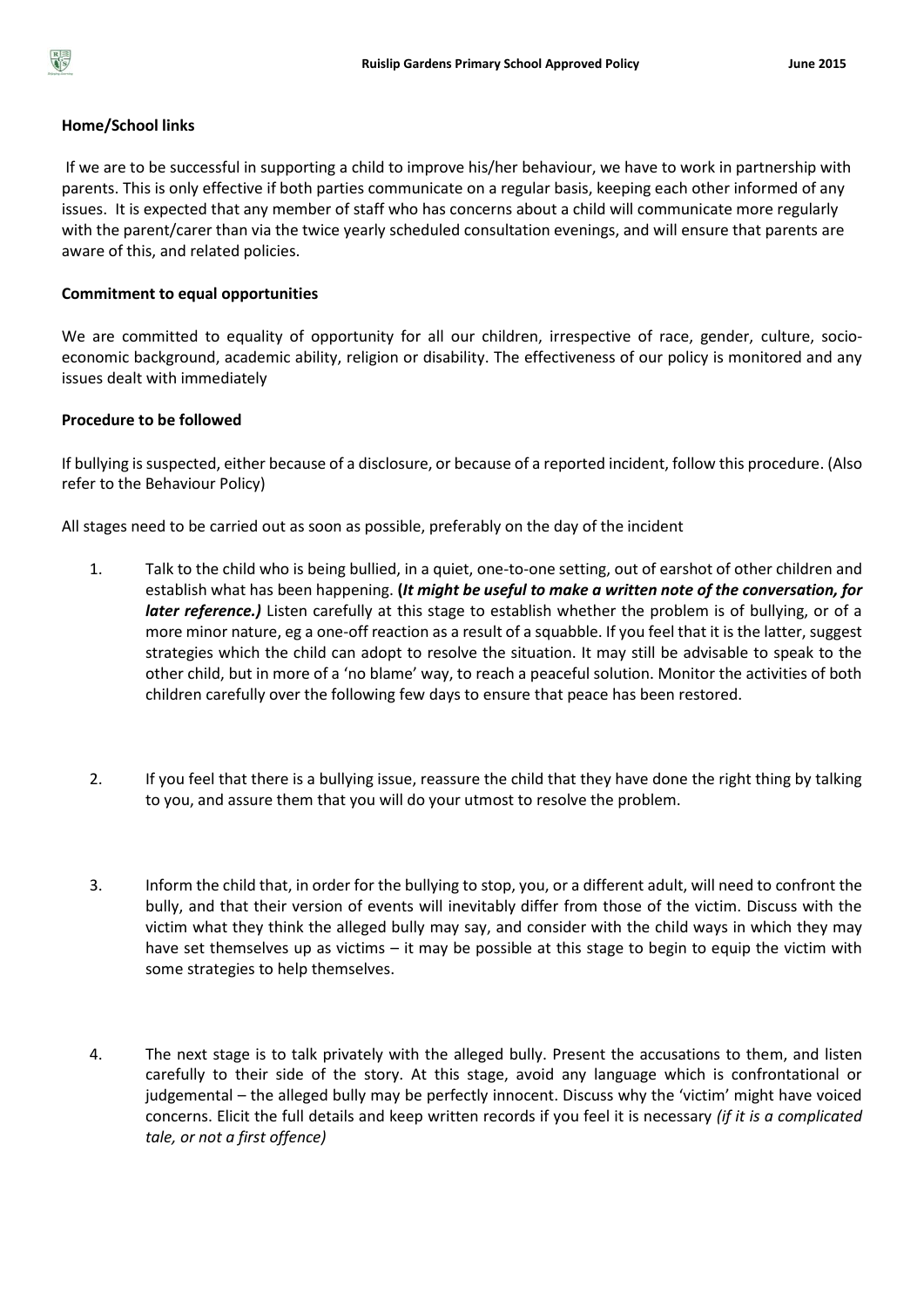

- 5. You need to make a make a judgement on who is the more blameworthy, and this may involve interviewing other children. Be aware of peer pressure and friendship groupings when discussing the matter with other children – both may distort your findings.
- 6. The next stage is to bring the two parties together, and discuss your findings with them. You may feel that it is preferable to have another member of staff with you at this stage in case it is necessary to verify any points being raised at a later date – it would also have the benefit of imparting greater importance to the proceedings. Both parties must be given advice on how to conduct themselves, and the bully must be told to stop immediately. He/she must understand that if there are any repeats of the behaviour, their parents will be notified, and the situation would become even more serious. Keep a record of this discussion and inform the children that you are doing this.

At this stage, the child's name may be recorded on the 'card system' at the discretion of the Deputy Head or other members of the Leadership team. **(See Behaviour policy)**

7. The children need to be monitored very carefully from this point, at all times of the day, and they must be aware that this is happening. If there is a repeat of the behaviour, parents must be immediately contacted and the matter referred to the Headteacher.

If necessary, the school will invoke the full range of sanctions at its disposal, which include:

- 8. Removal from the group.
- 9. Withdrawal of break and lunchtime privileges.
- 10. 'Time Outs'.
- 11. Withholding participation in school events that are not an essential part of the curriculum.
- 12. In extreme cases, consider fixed term and permanent exclusion from school.

### **The role of Parents**

Parents, who are concerned that their child might be being bullied, or who suspect that their child may be the perpetrator of bullying, should contact their child's class teacher immediately.

Parents have a responsibility to support the school's anti-bullying policy and to actively encourage their child to be a positive member of the school.

Parents have no right to approach other parents or children with regard to allegations of bullying and should refer to the Class Teacher or the Headteacher with any concern. Clear procedures are in place to address inappropriate behaviour by adults on the school site. (*See Appendices below*)

Parents and staff should always treat each other with trust and respect when discussing matters concerning their children. If a member of staff fails to show respect, the matter can be dealt with through the Complaints Policy. If a parent fails to show respect, there is a procedure outlined in Appendix 1 of this policy.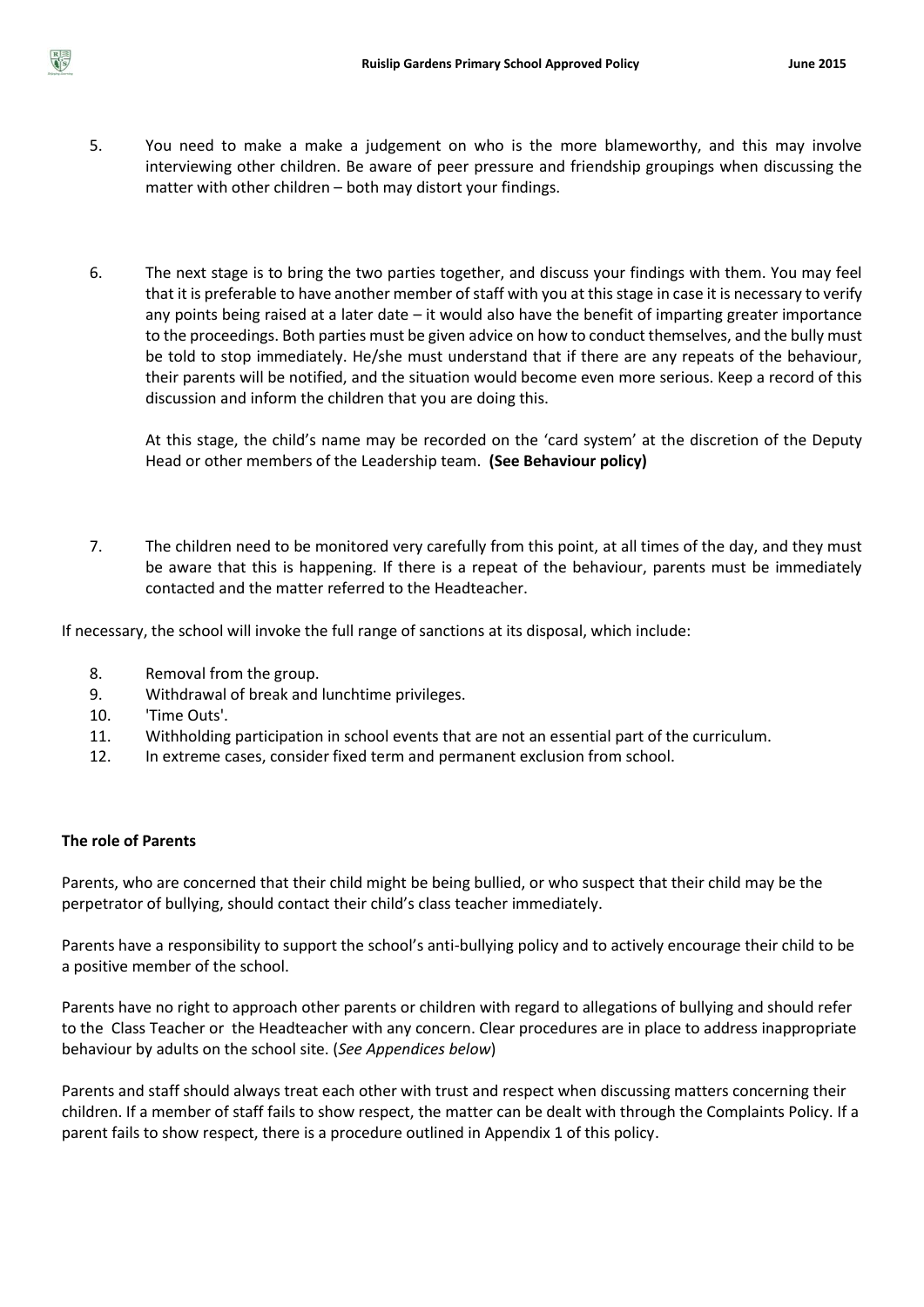

## **Cyber bullying**

"Bullying can be done verbally, in writing or images, **including through communication technology (cyber bullying) e.g.: graffiti, text messaging, e-mail or postings on websites.** It can be done physically, financially (including damage to property) or through social isolation. Verbal bullying is the most common form.

## **If a bullying incident directed at a child occurs using email or mobile phone technology either inside or outside of school time.**

- $\triangleright$  Advise the child not to respond to the message
- $\triangleright$  Refer to relevant policies including e-safety/acceptable use, anti-bullying and PHSE and apply appropriate sanctions
- $\triangleright$  Secure and preserve any evidence
- $\triangleright$  Inform the sender's e-mail service provider
- $\triangleright$  Notify parents of the children involved
- $\triangleright$  Consider delivering a parent workshop for the school community
- $\triangleright$  Consider informing the police depending on the severity or repetitious nature of offence
- $\triangleright$  Inform the LA e-safety officer

### **If malicious or threatening comments are posted on an Internet site about a pupil or member of staff.**

- $\triangleright$  Inform and request the comments be removed if the site is administered externally
- $\triangleright$  Secure and preserve any evidence
- $\triangleright$  Send all the evidence to the lead officer at CEOP
- $\triangleright$  Endeavour to trace the origin and inform police as appropriate
- $\triangleright$  Inform LA e-safety officer

## **Children should be confident in a no-blame culture when it comes to reporting inappropriate incidents involving the internet or mobile technology: they must be able to do this without fear.**

Development plan

Policy to be reviewed in 2015 by the whole staff and the Governing body

October 2013

### **Appendix 1 - Procedure for addressing challenging parents**

**Appendix 2** - **Procedure to address inappropriate behaviour by adults on the school site**

**Appendix 3 - Procedure to address inappropriate language on the school site.**

- **Appendix 4 - Approaching other children**
- **Appendix 5 - Using inappropriate language**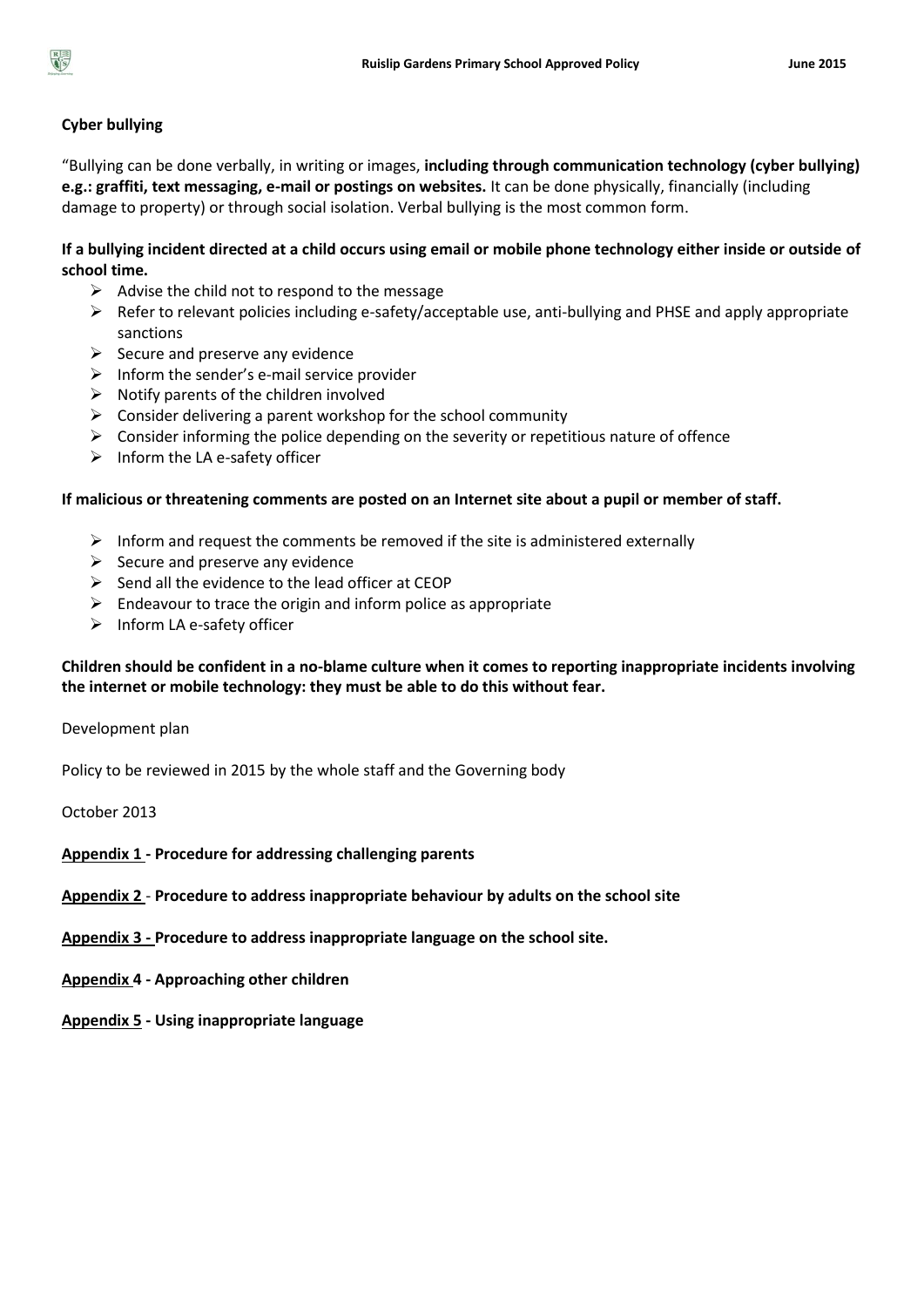

#### **Procedure for addressing challenging parents**

Children at school should not be exposed to parents or any adult who cannot express themselves with respect and calm. This is a fundamental policy of any school.

Our school handles a range of issues across all year groups in a normal school day. Ruislip Gardens Primary School has very experienced staff that only has the children's welfare as the focus of their actions. We ask for the respect and trust of parents when we deal with their children. We expect parents to accept our decisions as being in the best interest of all concerned.

These decisions are monitored and reviewed regularly by the governors.

We cannot allow a situation where an incident at school frequently creates a negative reaction between home and school. We therefore hope that parents trust our judgement and support our actions.

Here is the procedure for tackling challenging parents:

- **1.** If a member of staff feels that they have been spoken to with disrespect they should report it immediately to their Phase Leader. Strategies for dealing with the situation will be discussed. A meeting may be arranged between the parent and teacher (with the SMT present if required).
- **2.** If the matter is not resolved or recurs, it will be referred to the Headteacher. This will be formally logged and a decision will be made on whether to arrange an interview with the parents.
- **3.** If the situation remains ongoing, the Headteacher will write a formal letter to the parents (copied to the Chair of Governors) outlining the concerns. This may lead to the parents having a formal interview with the Headteacher. (All interviews at this stage will have notes taken by an observer.)
- **4.** In the unlikely event that the matter is still not resolved, the Headteacher will make a decision, with advice from the LA and the Chair of Governors, on whether to send a warning letter with regard to a possible ban.
- **5.** The final act would be to ban the parents from the school site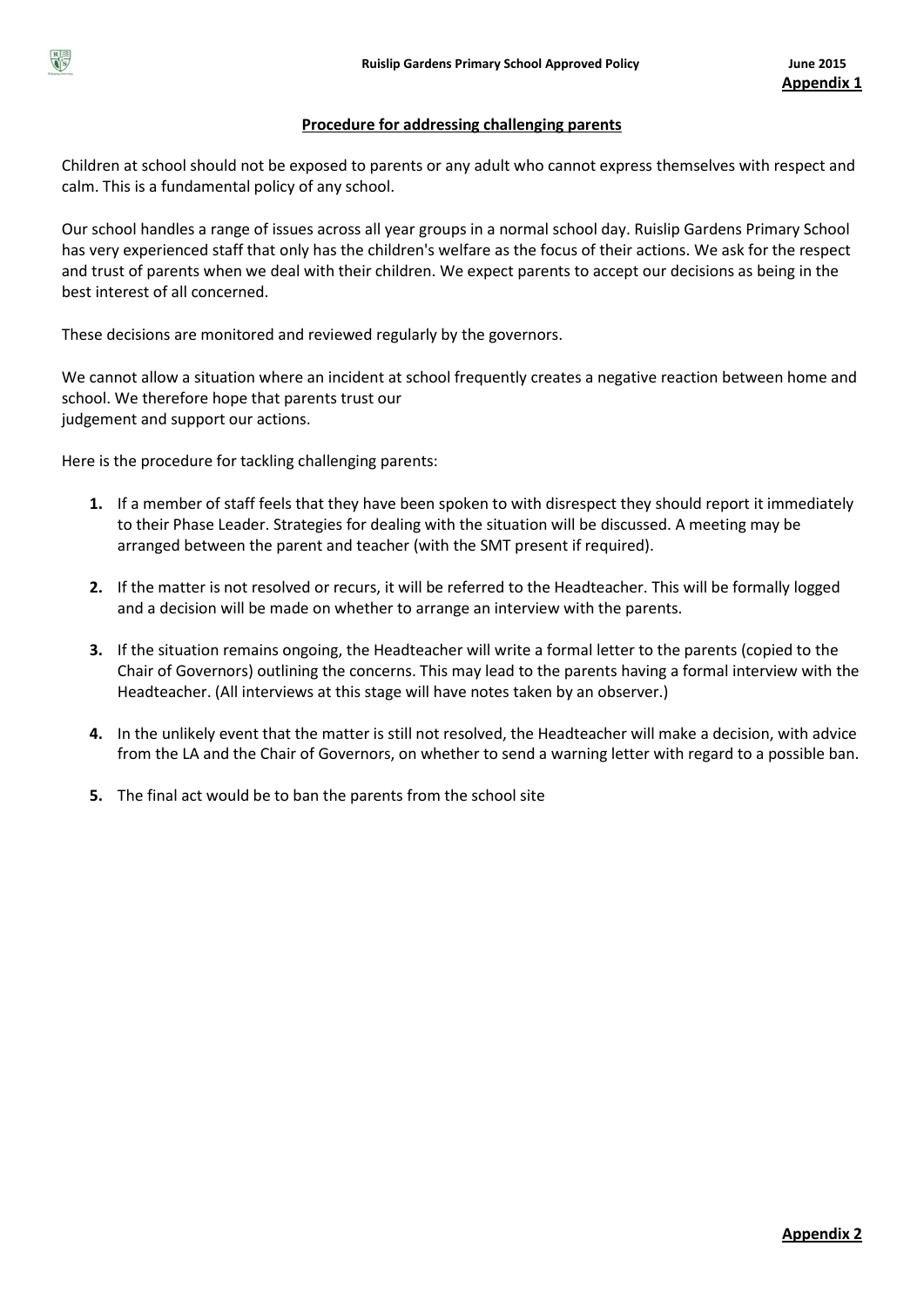

### **Procedure to address inappropriate behaviour by adults on the school site**

At Ruislip Gardens Primary School we operate a 'zero tolerance' of the use of inappropriate behaviour anywhere on the school site.

*\*\*Inappropriate behaviour means disrespectful conduct towards people or property within the school site.*

**Our Anti-Bullying Policy states that "parents have no right to approach other parents or children with regard to allegations of bullying and should refer the matter to the class teacher or headteacher." "Parents and staff should always treat each other with trust and respect when discussing matters concerning their children."**

All staff and governors agree that any adult found to be using inappropriate behaviour towards other adults or children should be dealt with using the following steps:

| An adult approaches<br>another child     | The adult will be spoken to immediately and the issue investigated by<br>a member of SMT. This will be reported to the HT and recorded. The<br>adult will receive a warning letter.                                                                                                                                                                                              |
|------------------------------------------|----------------------------------------------------------------------------------------------------------------------------------------------------------------------------------------------------------------------------------------------------------------------------------------------------------------------------------------------------------------------------------|
| A parent approaches<br>another parent.   | The parent should report this to the member of staff on duty or<br>member of SMT/HT.<br>The offending parent will be spoken to on the same day and reminded<br>that we have a zero tolerance of inappropriate behaviour. A letter<br>(template) will be given to the parent on the same day. This warns a<br>parent that if it recurs they could be banned from the school site. |
| A parent approaches a<br>member of staff | This should be reported immediately to the DH/HT. This will be<br>investigated on the same day and the member of staff will get a<br>reprise of the action taken.<br>The parent/adult will be interviewed and given a warning letter<br>(template). This warns a parent that if it recurs they could be banned<br>from the school site.                                          |
| Recurring inappropriate<br>behaviour     | If a parent continues to use inappropriate behaviour, they will be<br>referred to Appendix 1 from the Anti-Bullying Policy. This indicates<br>how anti-social behaviour, when not corrected, can lead to interviews<br>with the HT and governors. This can then lead to a ban from the school<br>site.                                                                           |
| Inappropriate behaviour<br>by staff      | If a member of staff continues to use inappropriate behaviour, they<br>will be referred to the Staff Disciplinary Policy which outlines the<br>procedures towards disciplinary action.                                                                                                                                                                                           |

\*\*For 'parent' read for any adult who accompanies children onto the school site.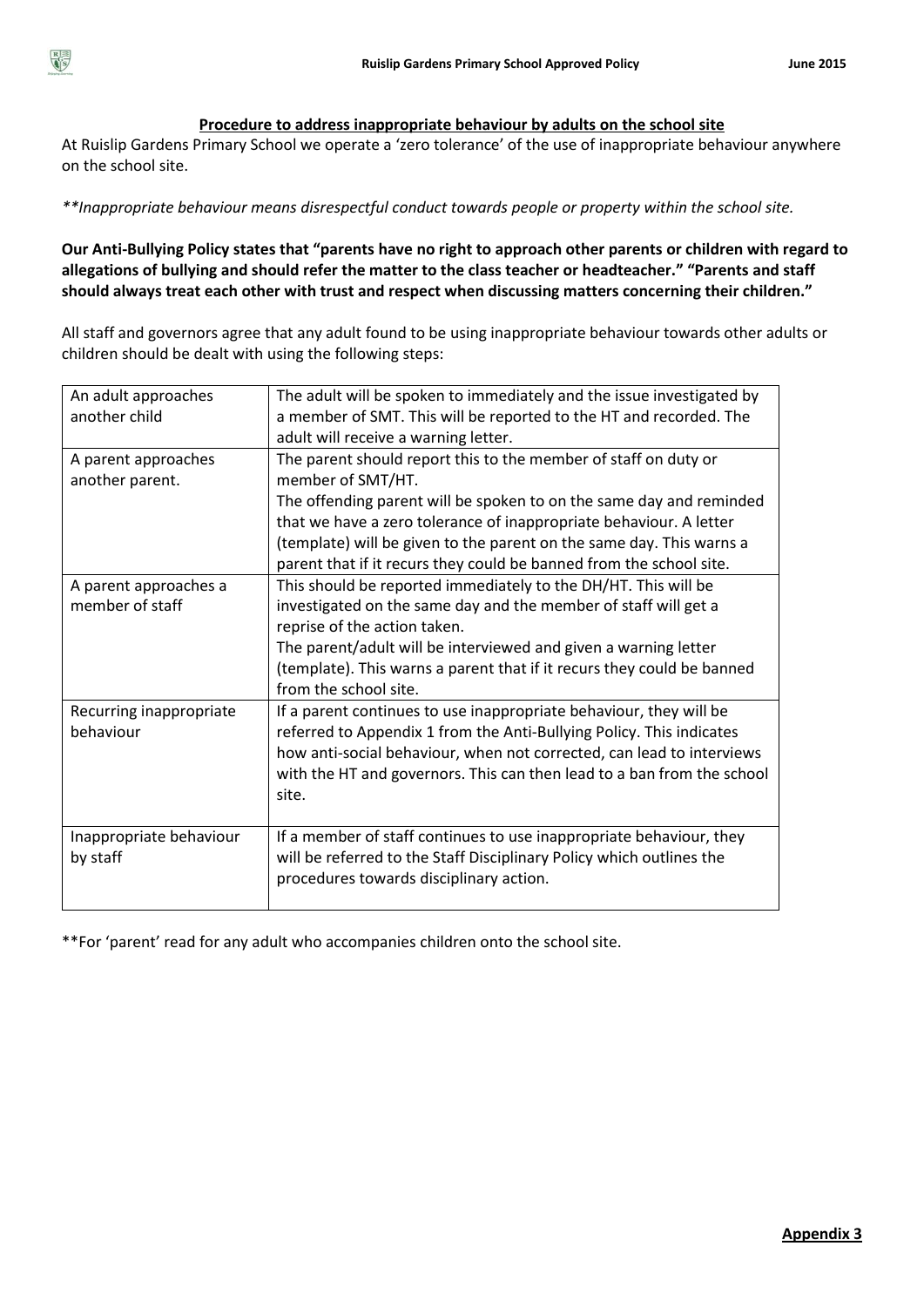

# **Procedure to address inappropriate language on the school site**

At Ruislip Gardens Primary School we operate a 'zero tolerance' of the use of inappropriate language anywhere on the school site.

*\*\*Inappropriate language means swearing or the use of threatening words.*

All staff and governors agree that any adult found to be using inappropriate language towards other adults or children should be dealt with using the following steps:

| A child uses inappropriate<br>language           | The child will be spoken to immediately and the issue investigated by a<br>member of staff.<br>The class teacher will be informed.<br>The incident may be referred to a member of the SMT                                                                                                                                                                                            |
|--------------------------------------------------|--------------------------------------------------------------------------------------------------------------------------------------------------------------------------------------------------------------------------------------------------------------------------------------------------------------------------------------------------------------------------------------|
| A parent/adult uses<br>inappropriate language    | This should be reported to the member of staff on duty or member of<br>SMT/HT.<br>The offending parent/adult will be spoken to on the same day and<br>reminded that we have a zero tolerance of inappropriate language. A<br>letter (template) will be given to the parent on the same day. This<br>warns a parent that if it recurs it could lead to a ban from the school<br>site. |
| A member of staff uses<br>inappropriate language | This should be reported immediately to the DH/HT. This will be<br>investigated on the same day and appropriate action will be taken.                                                                                                                                                                                                                                                 |
| Recurring inappropriate<br>language              | If a parent continues to use inappropriate language, they will be<br>referred to Appendix 1 from the Anti-Bullying Policy. This indicates<br>how anti-social behaviour, when not corrected, can lead to interviews<br>with the HT and governors. This can then lead to a ban from the school<br>site.                                                                                |
| Inappropriate behaviour<br>by staff              | If a member of staff continues to use inappropriate language, they will<br>be referred to the Staff Disciplinary Policy which outlines the<br>procedures towards disciplinary action.                                                                                                                                                                                                |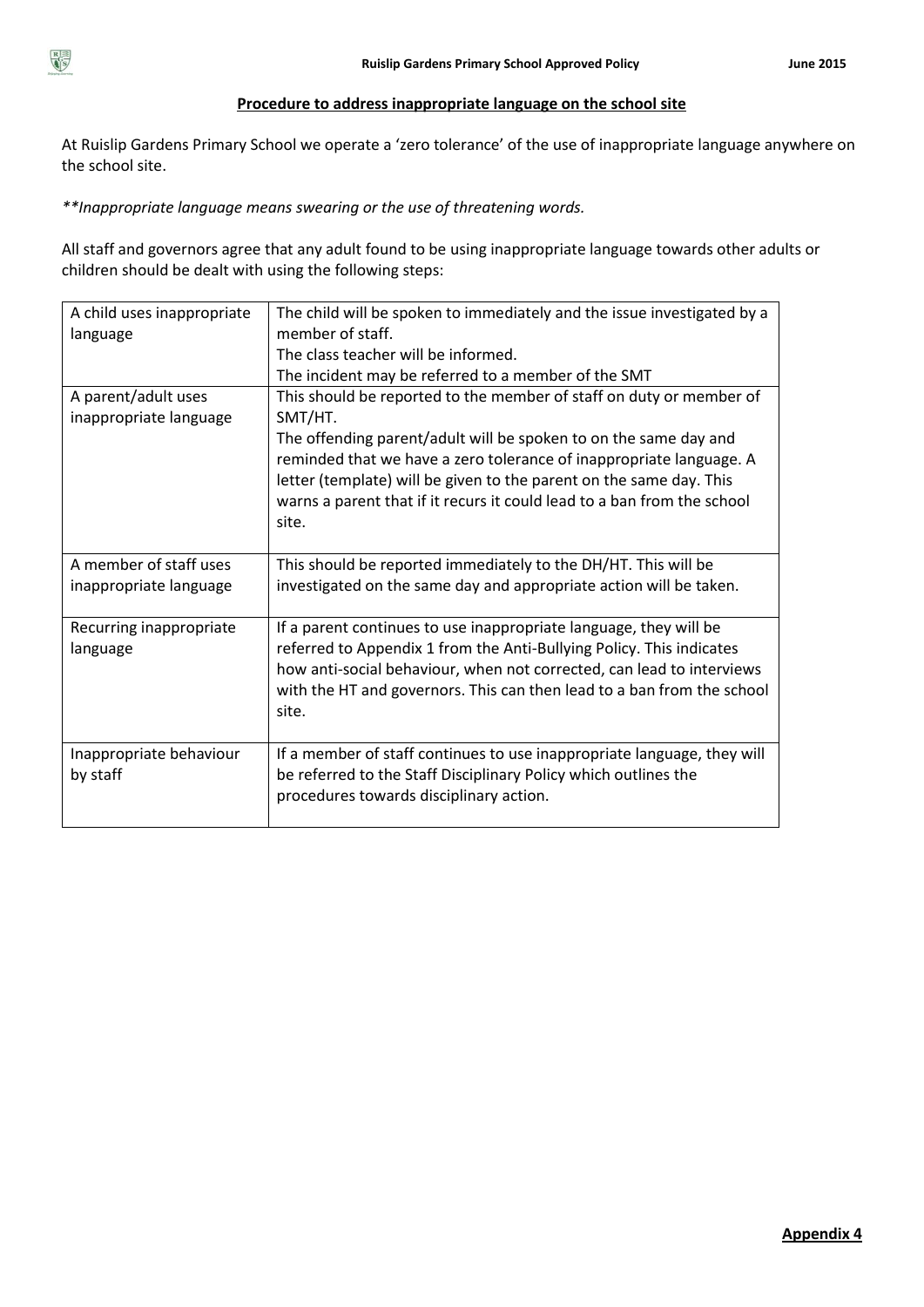

Date\_\_\_\_\_\_\_\_\_\_\_\_\_\_\_\_\_\_\_\_\_

Dear \_\_\_\_\_\_\_\_\_\_\_\_\_\_\_\_

Today it was brought to my attention from \_\_\_\_\_\_\_\_\_\_ that you approached other children to challenge them about their behaviour towards their child(ren). We have a zero tolerance of abusive behaviour at Ruislip Gardens Primary School and we strongly feel that all parents should ask a member of staff to deal with an issue between two children.

I need your assurance that you will not repeat this incident.

If it is repeated you will receive a copy of our Anti-Bullying Policy which outlines the steps which the governors and I will undertake towards possibly banning you from the school site.

Yours \_\_\_\_\_\_\_\_

Marc Titeux Headteacher